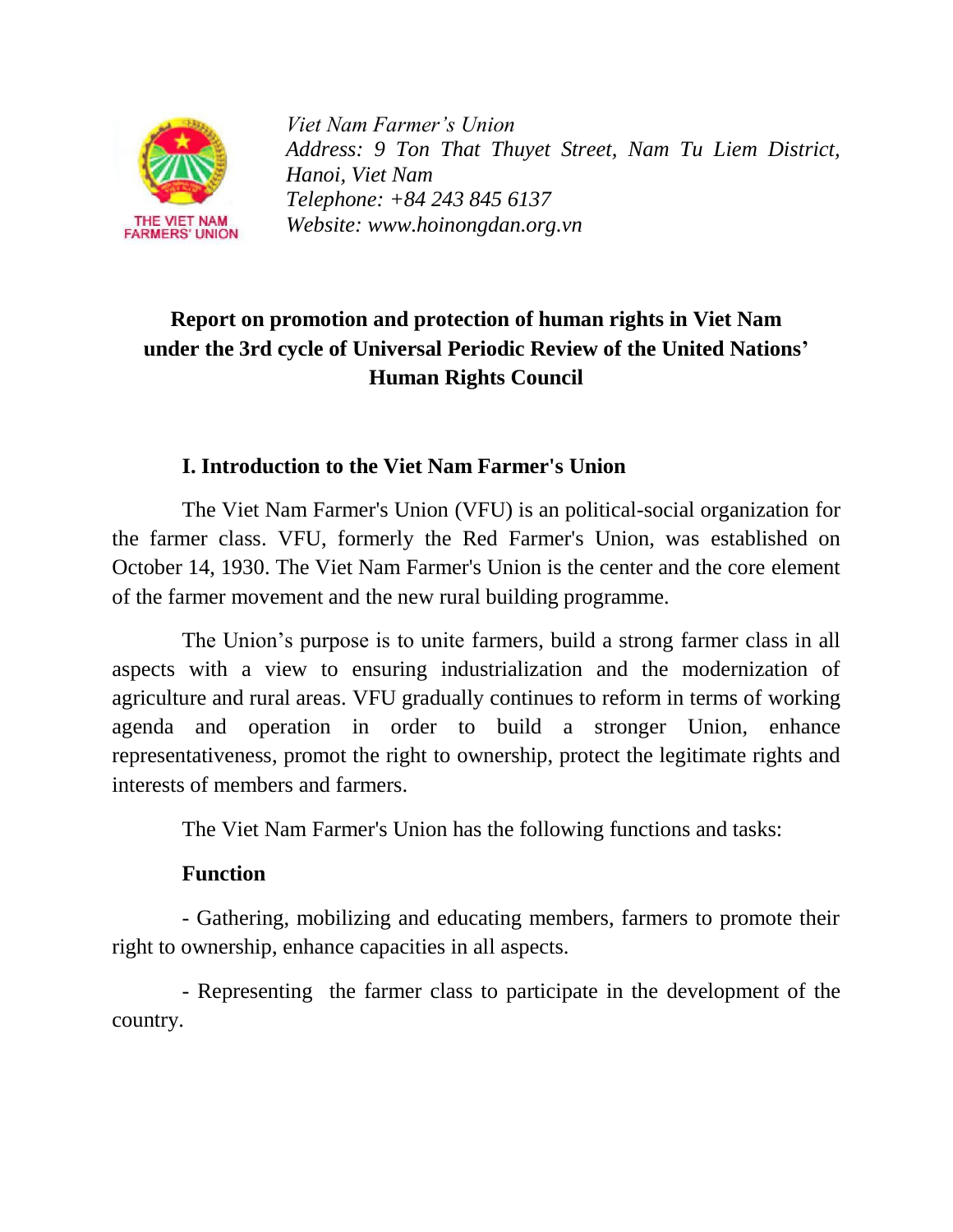- Protecting the legitimate rights and interests of farmers; organizing service activities to support farmers in production, business activities and daily livelihood.

#### **Mission**

- Informing members and farmers on the implementation of policies and laws of the State as well as resolutions of the Union.

- Supporting farmers' participation in the new rural building programme as well as in the country's socio-economic, cutural development.

- Taking care of material and spiritual life of members and farmers; directly implementing and coordinating the implementation of programs and projects on economic, cultural and social development in rural areas; guiding development of collective economic forms in agriculture in rural areas; organizing service activities, consultations, vocational training, science and technology instruction activities to better productivity, living standards and environment protection.

- Gathering large numbers of farmers into the Union to build a strong Union organization in all aspects; training staffs to meet the requirements and tasks in order to serve the country's industrialization and modernization goals.

- Engaging in building a transparent and strong government; participating in monitoring and social feedback processes; participating in mechanisms and policies building for the development of agriculture, farmers and rural areas; timely reflecting the aspirations of farmers to the State; protecting the legitimate rights and interests of members and farmers; contributing to building the great people unity bloc, maintaining political security, social order and safety; fighting against bureaucracy, corruption and social evils.

- Expanding external relation activities in line with the state's policies; enhancing cooperation, exchange, experiences learning, scientific and technical advances, promoting Vietnamese agricultural products and culture with farmers organizations, international organizations, governmental and non-governmental organizations in the region and in the world.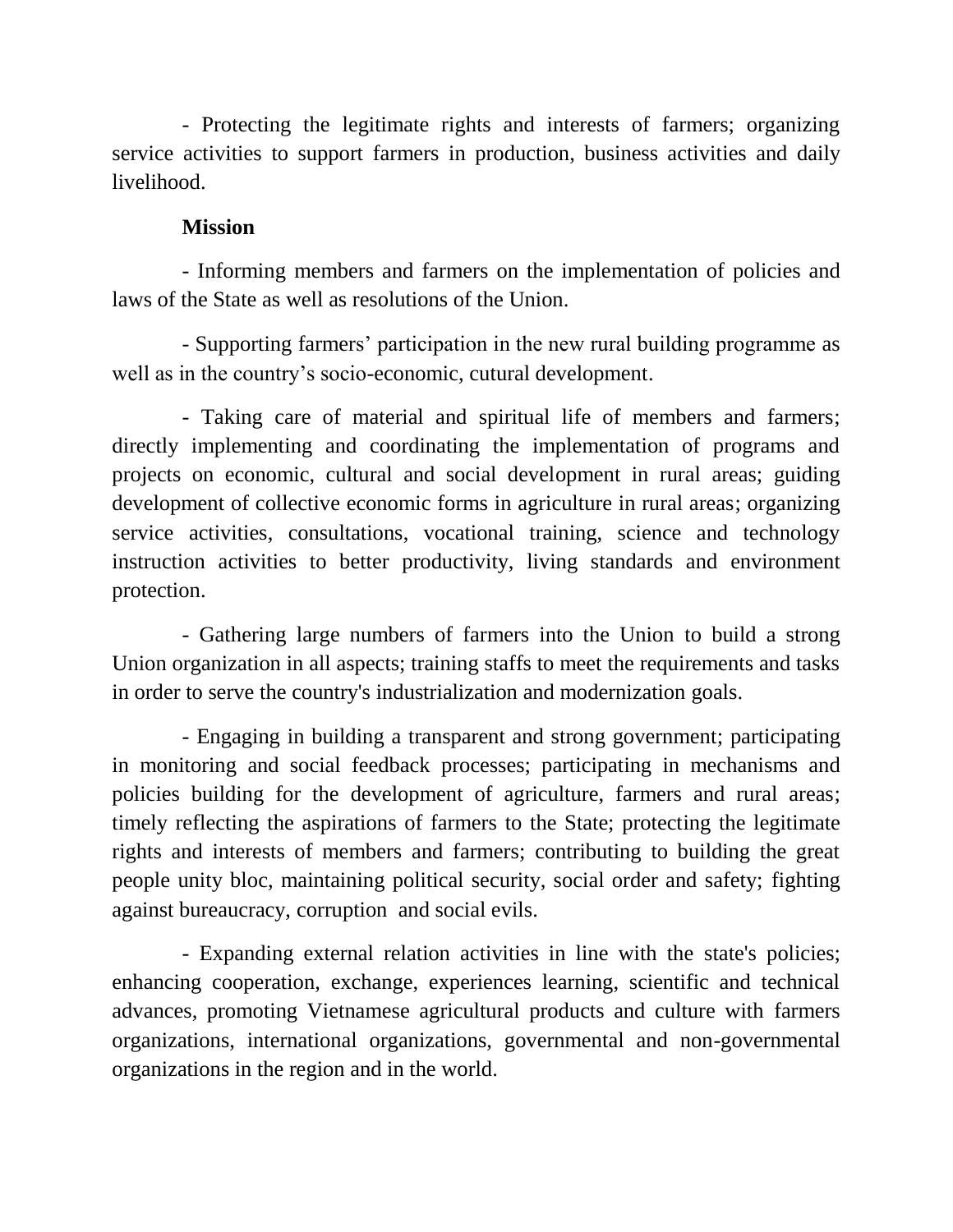## **II. Achievements in promoting and protecting human rights in the Union's system**

In order to protect the legitimate rights and interests of members, farmers, the Standing Central Committee of the Union has instructed associations at all levels to organize activities of the Union and the nationwide farmer movements, with results since 2017 as follows:

#### **1. Mobilizing farmers to join the Union's organization:**

Building and consolidating the Union has been paid regular attention according to the guidelines and resolutions of the state. The functions, tasks and actual situation of the Union satisfy more and more the requirements of the Union and the farmer movement mission during new situation. All levels of the Union have preliminarily reviewed the implementation of Resolution No. 06- NQ/HNDTW dated 19/7/2010 of the Central Executive Committee of Viet Nam Farmer's Union (Session V) to continue building a strong organization in all levels; the Central Executive Committee issued the Conclusion on the continued implementation of Resolution 06-NQ /HNDTW; develop and implement Project 24 - M/HNDTW, dated 23/6/2016 on building sub-associations, professional associations, up to now, the Union has built 295 pilot models in 62 provinces and cities.

The method of mobilizing members, farmers has been improved with many innovations in terms of diversity, quality, efficiency, linking promotion and advocacy with practical care for farmers interest. All levels are always interested in members development, mobilizing farmers to join the Union, so in the past 5 years 1,950,345 new members has been admitted nationwide, up 5% compared with the target at the 6th Congress Resolution, now the number of members nationwide is 10,207,929.

Solutions to improve members quality was paid attention in terms of political awareness, organization and living, labor production, business services, health and social skills.

**2. Ensure human rights through economic and social development movements.**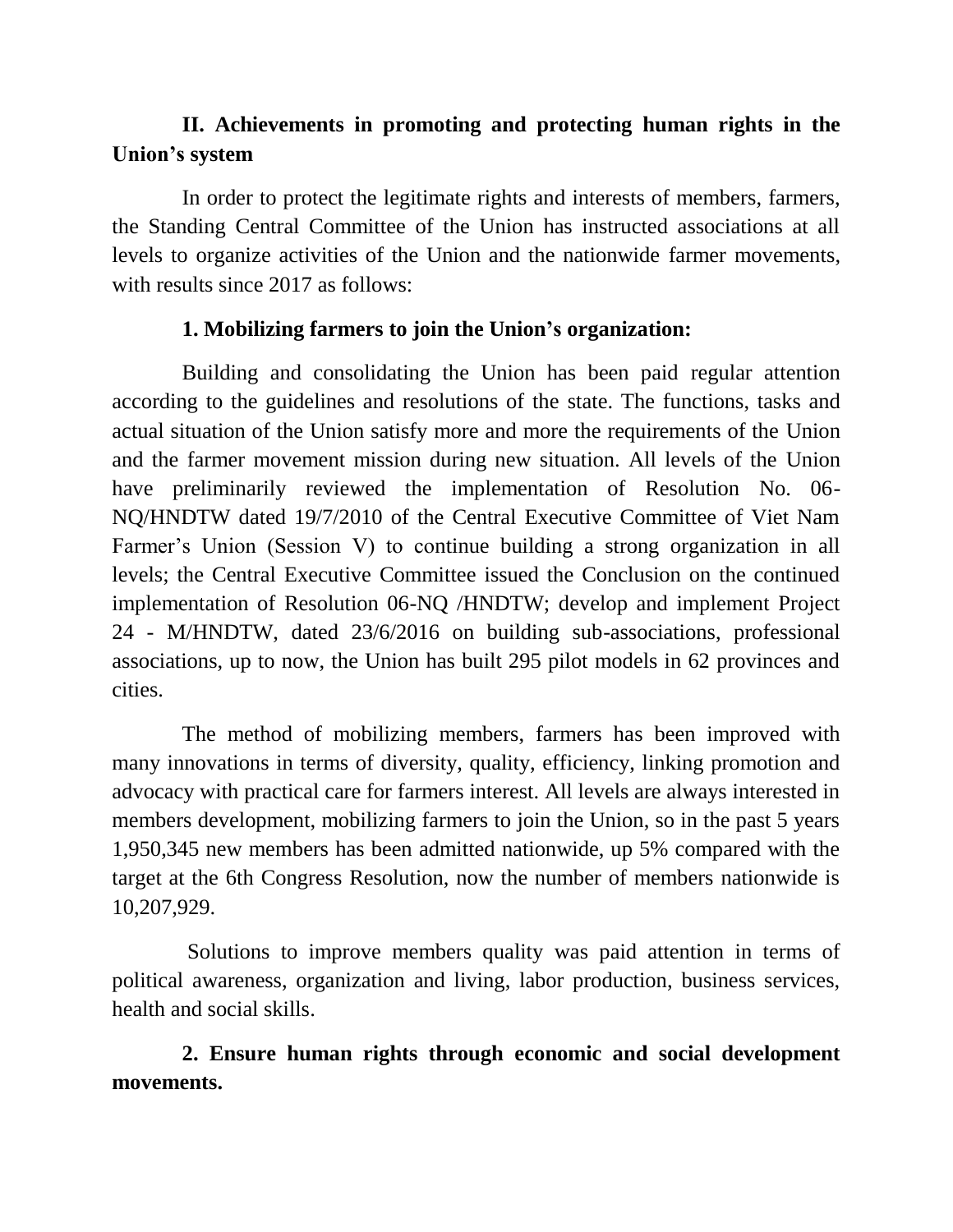On average, there are 6.2 million households registered for the emulation movement on "Good production and business, together enrich life and sustainable poverty reduction". Farmer households taking part in this emulation at all levels have helped over 790.000 poor household with agricultural commodities, working days and consumption of product with the estimate value of 15.000 billion VND; created jobs for 11 million labours and lifted 200 farmer household out of poverty.

Implementing the emulation of "Everyone develops the new rural areas", farmers has voluntarily donated 10.000 billion VND, 29 million working days, 6 million m2 of land; repaired and upgraded 847.000km of interior field canals and 678.000 km of countryside roads. VFU branches also communicated and encouraged farmers and members to protect the environment to adapt climate change and has established over 11.000 models to protect the countryside environment.

### **3. Ensure human rights through communication, education, support and legal advice, including human rights related laws, for farmers**

At the moment, legal knowledge of members of VFU and farmers, especially those in remote areas, is limited. Through communication, education, support and legal advice, VFU has helped members and farmers approach laws to satisfy their rightful needs. Farmers were informed, helped to understand policies and law of the State, implemented the important function of VFU is to protect legitimate rights and interests of members and farmers.

VFU branches at all level has trained legal staffs who will communicate and inform laws to members and farmers and serve as mediators to resolve dispute between farmers at grassroots level. VFU branches has informed members and farmers of laws through various ways such as legal information sessions, establishment of "Farmers and law" Club, law study contests, law information handbook…

In the last 2 years, The Central Branch of VFU in coordination with VFU provincial branches has established 5 models of "Farmers' participation in communication, information and mobilization to implement laws" in Nghe An, Quang Nam, Binh Thuan, Dong Thap, Gia Lai provinces; established and maintained 31 models of "VFU participation in meeting with people, resolving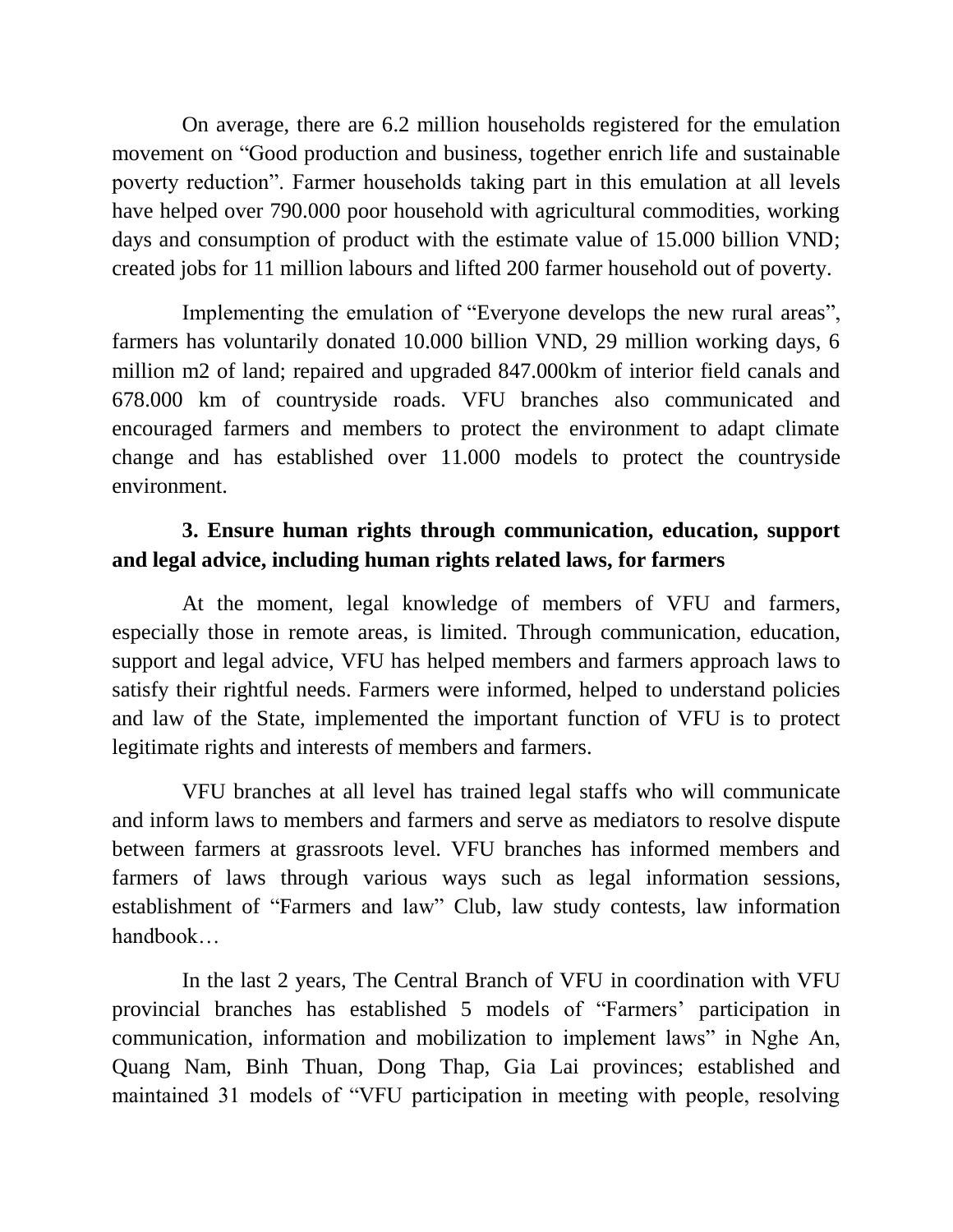complaints in accordance with the Regulation on local democracy and supervising and giving critic to society"; established 31 "Farmers and law" club. Every year in "Law day", every VFU branches throughout the countries use many ways of communication from radios, TVs, banners, articles… to introduce laws to all members and farmers. Members and farmers has responded actively in these activities.

In addition, VFU branches promoted and expanded ways of legal advice for members and farmers as follows: direct advising, advising through documents on demand of members and farmers, through the website of VFU and VFU's newspaper, mobile legal advice and support to members and farmers in remote areas, areas with ethnic minorities, beneficiaries of social welfare. VFU branches in several provinces and cities such as Lam Dong, Thanh Hoa, Hai Duong, Hung Yen, Vinh Phuc, Ha Noi, Long An, An Giang, Ba Ria – Vung Tau have established Legal advice centers for members, farmers, ethnic minorities, beneficiaries of social welfare.

All these legal communication, education, advice and support of VFUs have raised legal awareness and awareness to obey the laws of members and farmers, protect their legitimate rights and interests in accordance with the 2013 Constitution and laws of Viet Nam.

## **4. To ensure human rights in the implementation of social welfare and children protection, care and education policies of Vietnam Farmer Union**

Over the past years, the Central Branch of VFU has directed the contribution of 17 documents regarding comments on the draft circulars, decrees and decisions of the Government on the implementation of the Law on Children, Law on Safety and Health, Law on Social Insurance, Law on Traffic; Law on Population; Law on Elders; Law on Gender equality; Law on Health Insurance and poverty reduction issues….

VFU has actively implemented social welfare and child protection, care and education policies. The results are as follows: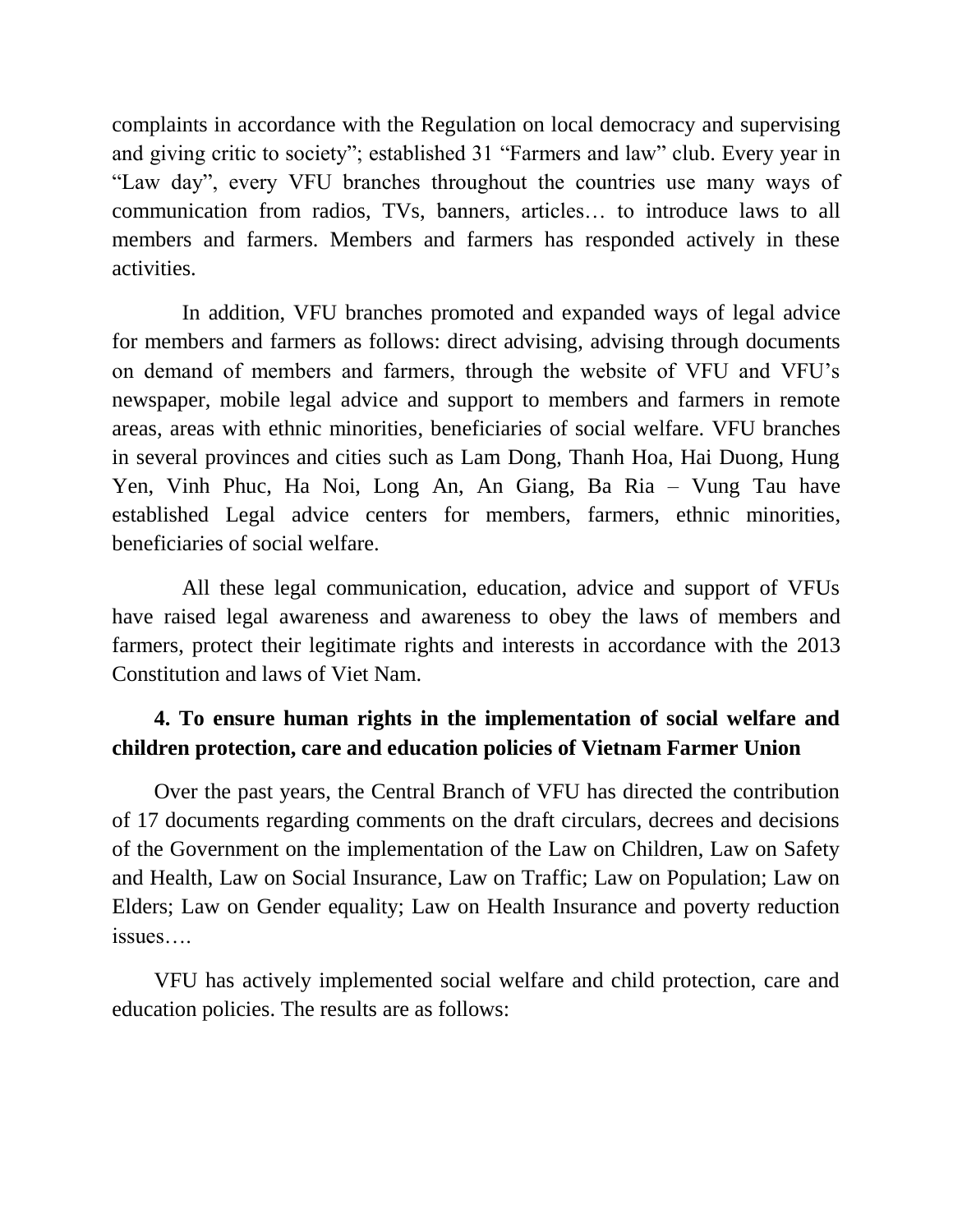- Regarding social security and safety, 55 training courses, 5 contests and 5 seminars were organized. 5 traffic safety models were implemented for 7,250 farmers in 15 provinces.

- Regarding job creation and job training, by 2017, the national fund for employment managed by the VFU is **VND 66,940,000,000** and is being loaned to 62/63 provinces, with 485 projects being implemented, creating jobs for 4,246 unemployed labor in rural areas.

- On social insurance - Health insurance has organized 3 contests, 11 conferences on social insurance policy, health insurance with farmers in 12 provinces.

- Regarding health care promotion program, the 9th round of the Global Fund for Tuberculosis Control was organized at the VFU branches in 17 provinces and cities.

- Regarding gender equality, more than 200 training courses, conferences, forums, exchanges of information in the form of seminars on gender equality and domestic violence prevention were held to raise capacity for about 41,340 grassroots cadres, members of the farmers in 30 provinces and cities.

- Regarding health, 60 training courses have been organized in the fields of communications or discussions on protection, care and improvement of people's health; clean water and rural clean water; tobacco harm prevention; population; Tuberculosis prevention for 10,840 grassroots cadres, members of farmers in 13 provinces and cities.

- Regarding child protection and care, the Ministry of Labor, Invalids and Social Affairs has worked out a plan for its operation in 2018; contributing comments to the draft policy on swimming skills for children; coordinating the development of an interdisciplinary coordination plan on child drowning prevention for the period 2017-2021, and establishing 15 communication models of "responsible father".

At the local level, the Central VFU Committee has directed the VFU branches in local provinces and cities to actively implement the Law on Children through communication and mobilization of peasants to implement the care and education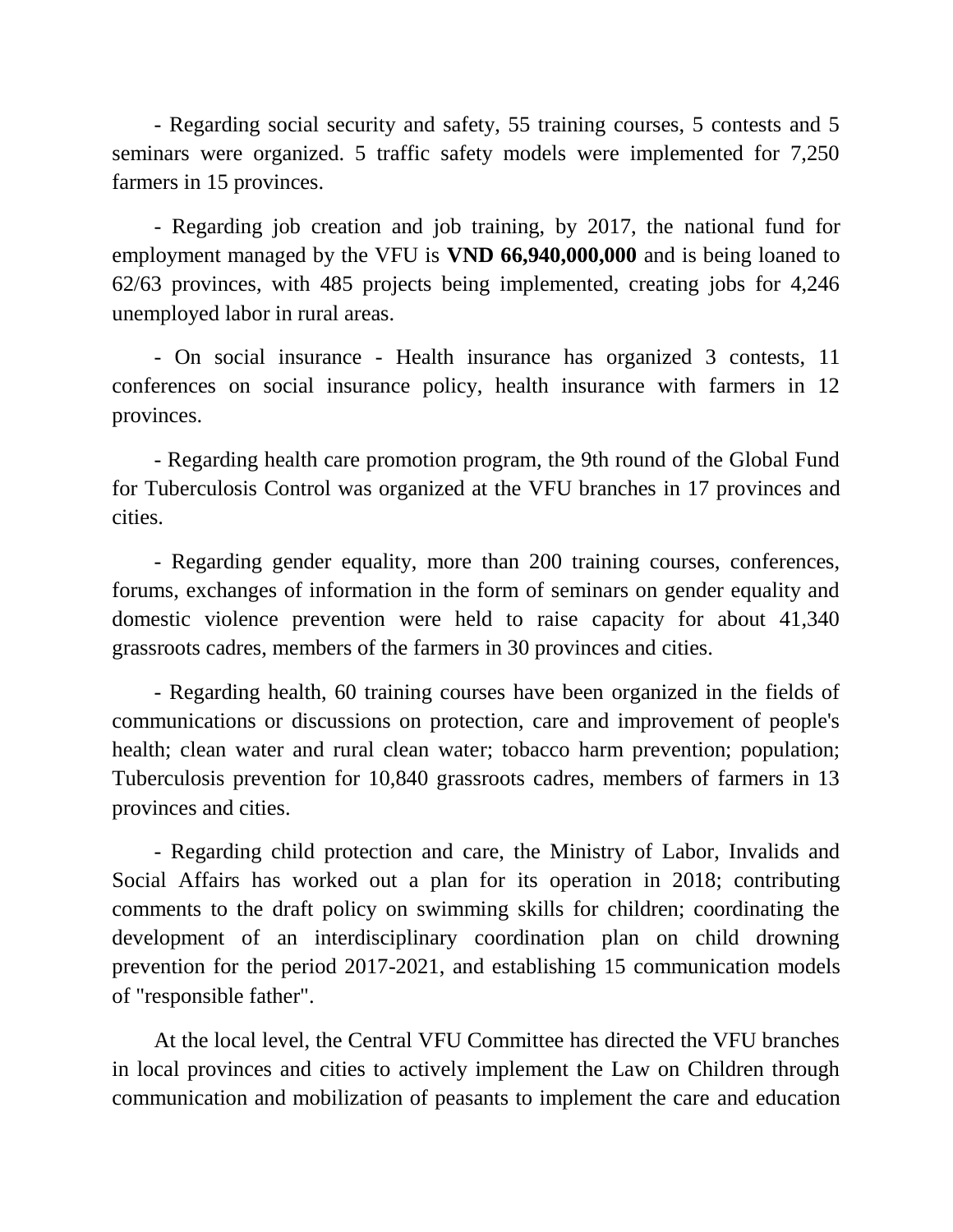of children; prevention of injury, drowning; the "Action Month for Children" which handed out scholarships, books, bicycles, donated vegetable gardens, "meat meals bringing children to school" and provide support for thousands of children with difficulties (amounting to billions of VND).

The VFU has actively mobilized its members and farmers to contribute to the "Day for the poor" fundraising and assisted over 320,000 farmer households with difficulties in breeding, capital and agricultural materials, labor with total fund of over 12,000 billion VND to help them overcome poverty.

### **5. The leadership, policies and activities to protect the legitimate rights and interests of religious and ethnic minorities people**

The Central Standing Committee of the VFU issued Decision No. 07- NQ / HND dated October 15, 2005 (General Session IV) on "Vietnam Farmers Association's participation in socio-economic development in rural areas with Ethnic minorities and mountainous areas with special difficulties "; and advised the Standing Committee and Executive Committee to pass Resolution No. 06- NQ/HND dated December 26, 2005 on "The organization's work and farmer's movement in religious areas". After 5 years of implementing the two resolutions, the Central Committee of VFU held a review and issued Conclusion No. 123 and 124-KL/HNDTW on February 23rd 2011 on continued implementation of Resolution 06 and 07 on ethnic and religious affairs.

In order to implement the Resolution and Conclusions No. 123 and 124 effectively, the Standing Committee of VFU signed the Coordination Program No. 951/CTPH-HNDTW-UBDT with the Government Committee for Ethnic Minority Affairs. At the same time, VFU signed the cooperation program No. 47- CTPH/HND-BTGCP with the Government Committee for Religious Affairs on "Education and mobilization of farmers in implementing the guidelines and policies of the Government in connection with economic-socio-cultural development for the period 2017-2022 ".

#### **II. Proposals and recommendations**

1. VFU recommends the Government to intensify the training and fostering of knowledge on public relations of ethnic and religious affairs for officials at all